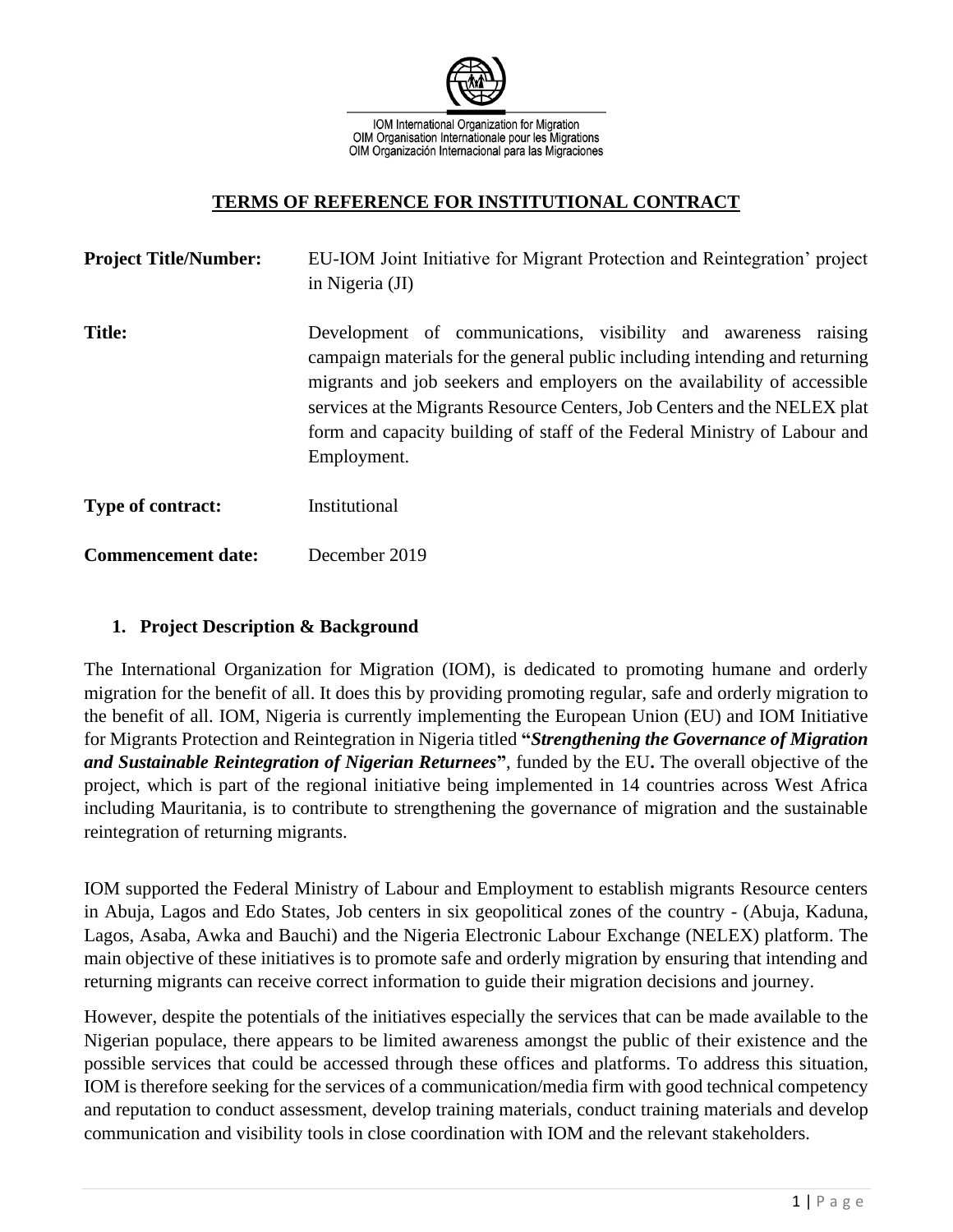### **2. TASKS TO BE PERFORMED UNDER THIS CONTRACT:**

- i. Conduct a detailed assessment of the current situation in the Migrants Resource Centers, the Job Centers and the NELEX platform with focus on their functions, outreach and communication approach and services as well as capacity gaps in the area of awareness raising and communication.
- ii. Develop a communication, visibility, and outreach strategy for MRCs based on findings of the assessment.
- iii. Conduct a baseline assessment of current engagement and reach of MRCs social media accounts and draft report with recommended actions.
- iv. In coordination with IOM Staff, through a participatory process involving relevant national stakeholders and the staff of the Federal Ministry of Labour and Employment managing the MRCs, Job Centers and the NELEX plat form, facilitate two workshops where key communications and visibility messages will be developed also making reference to previously developed messages
- v. Through a participatory process involving relevant stakeholders and the staff of the Federal Ministry of Labour and Employment managing the MRCs, Job Centers and the NELEX platform develop designs for Information, Education and Communication (IEC) Materials and other visibility tools such as Display Panels, Roll-ups Banners, Billboard, Stickers, Posters, Brochures, Leaflets, Animations, Cartoons, T-Shirts that would be used for awareness raising campaigns in line with IOM guidelines as appropriate.
- vi. Develop a training module and implement two training workshops based on the gaps identified from the assessment with the aim of building the capacities of the relevant staff of the Federal Ministry of Labour and Employment in the areas of mass communication through print and electronic media, social media, engagement with community leaders etc
- vii. Develop 3 scripts that would be used for radio and TV adverts on the MRCs, Job Centers and NELEX Platform a) Organize 2 content-development workshops specifically for the scripts, inviting returnees, community members, gov and CSOs.
- viii. Produce 45 seconds to two minutes audio and video recordings of the scripts for TV, Radio and Social media.
- ix. Conduct pre-testing of all materials and key messages developed
- x. Conduct review and validation workshops for the review and validation of the developed communications and visibility materials
- xi. Submit to IOM, the visibility and communication materials in soft and hard copies.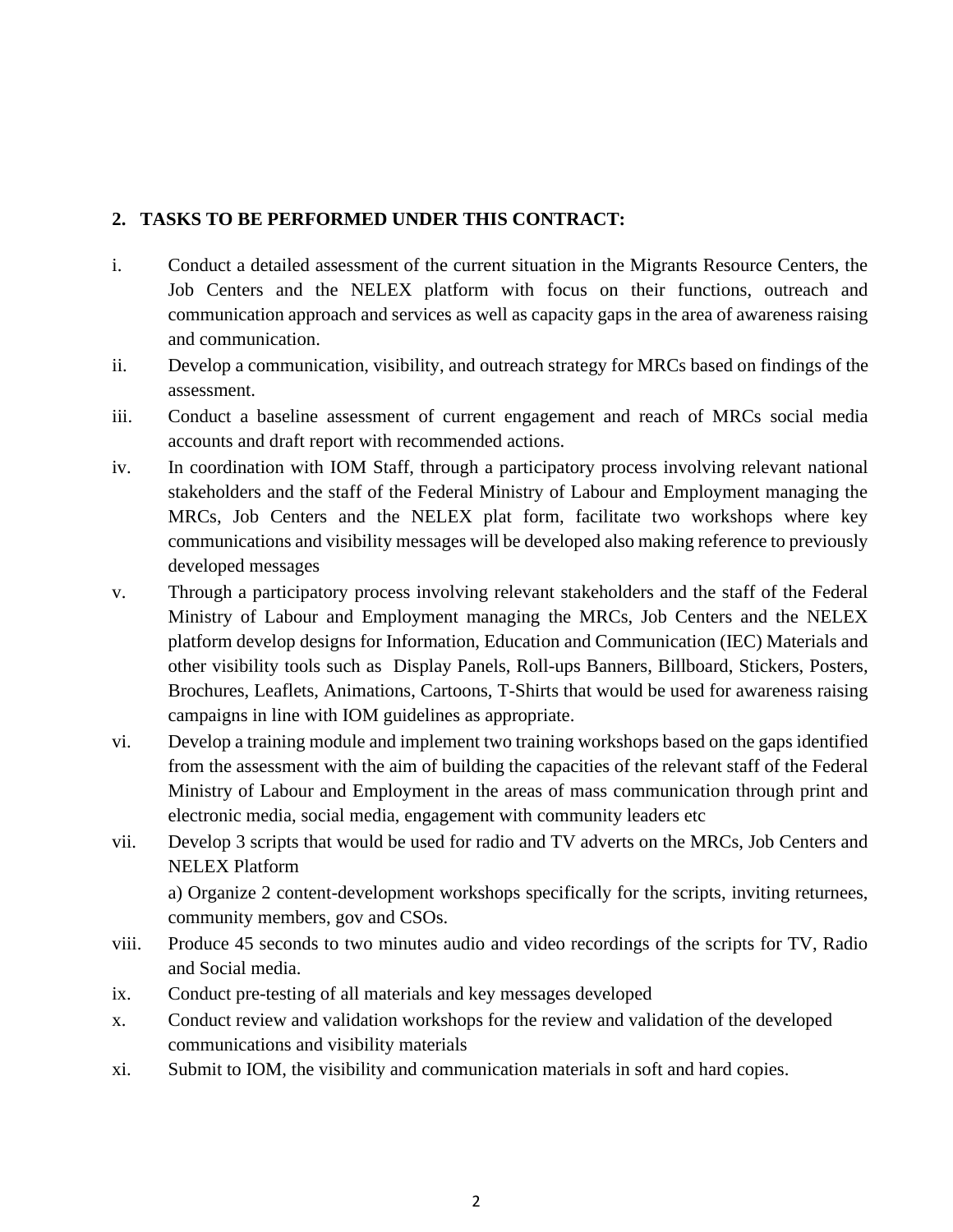## **3. TANGIBLE AND MEASURABLE OUTPUT OF THE WORK ASSIGNMENT:**

Consultant will be expected to deliver, at the minimum, the following outputs:

- i. Within two weeks of commencing the assignment, submit a work plan detailing the timelines for the delivery of the assignment;
- ii. Assessment report;
- iii. Consultation and facilitation of meetings and workshops to develop key communications and visibility message;
- xii. Implement two training workshops aimed at building the capacities of the relevant staff of the Federal Ministry of Labour and Employment in the areas of mass communication through print and electronic media, social media, engagement with community leaders etc
- xiii. Facilitate stakeholders' validation workshop for the review and validation of the developed communications and visibility materials
- xiv. Develop designs for Information, Education and Communication (IEC) Materials and other visibility tools such as Display Panels, Roll-ups, Banners, Billboard, Stickers, Posters, Brochures, Leaflets, Cartoons, T-Shirts that would be used for public awareness raising campaigns;
- xv. Submit a final Report on the assignment with all the outputs in soft and hard copies.

## **4. Institutional Arrangement**

The institutional contract would be implemented under the overall supervision of the Programme Manager (MM) and the direct supervision of the National Programme Officer, based in Abuja, Nigeria.

The implementation of the contract would be monitored by IOM staff members who will provide quality assurance throughout the process.

# **5. DURATION OF THE CONTRACT AND PAYMENT**

- i. 90 working days months commencing from, December 2019 to March 2020.
- ii. The firm are expected to submit with other documents a detailed financial proposal with a breakdown of all the cost envisaged for the delivery of the contract including travel cost and allowance for team members.

The agreed contract fee under this contract will be paid based on completion of tasks, and will be paid as below:

- a. 20% will be paid after the submission of inception and assessment reports;
- b. 20% of the consultancy fee will be paid upon the completion of the workshops for the development of messages and the capacity building workshops
- c. 30% of the consultancy fee will be paid upon the development and validation of the communication and visibility materials;
- d. 30% of the consultancy fee will be paid after the pre-testing of the materials developed and upon the submission and approval of the final report and outputs in soft and hard copies.